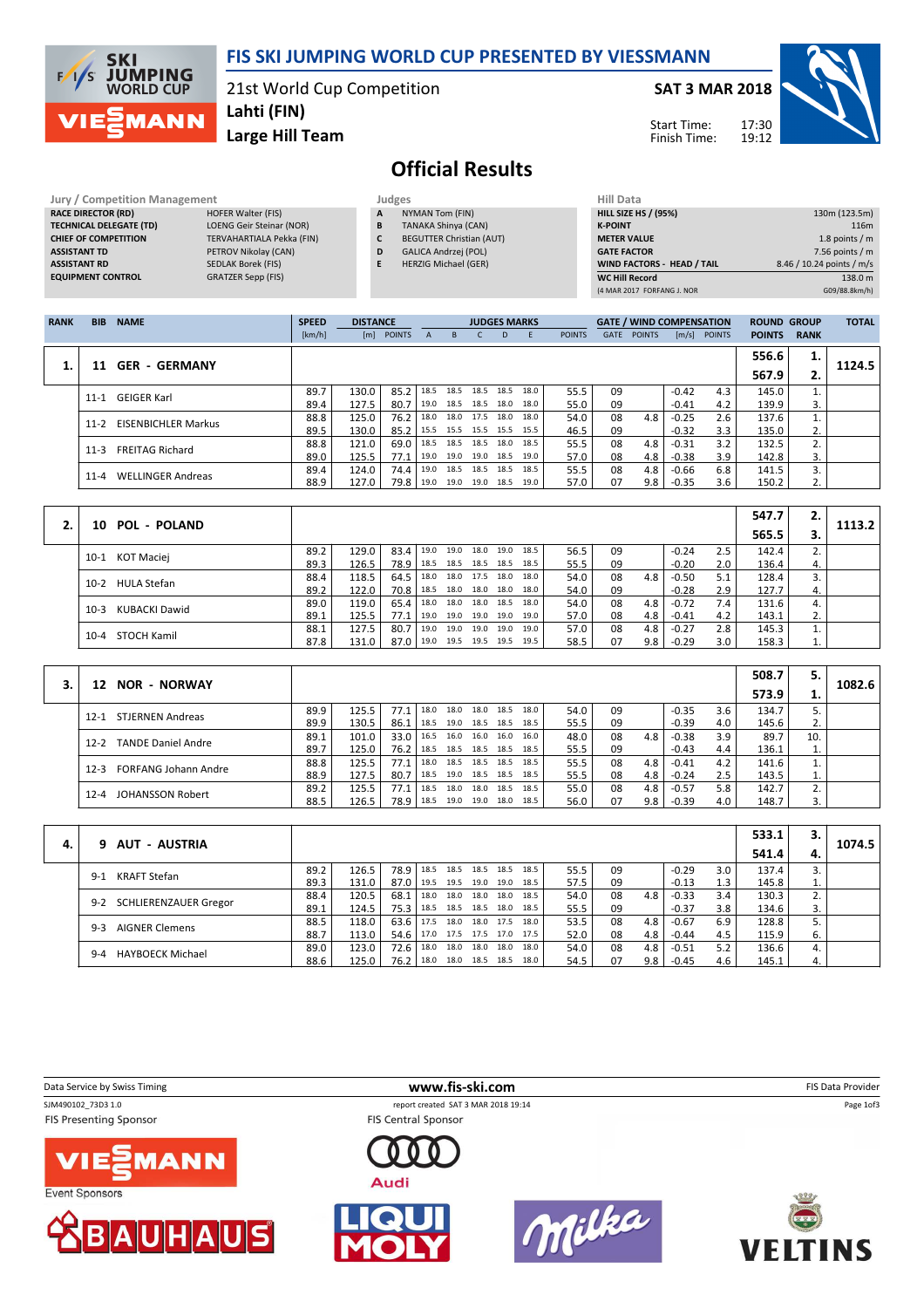FIS SKI JUMPING WORLD CUP PRESENTED BY VIESSMANN

21st World Cup Competition

SAT 3 MAR 2018

Start Time: Finish Time:



Large Hill Team Lahti (FIN)

## Official Results

| <b>RANK</b> | <b>BIB</b> | <b>NAME</b>          | <b>SPEED</b> | <b>DISTANCE</b> |                            |              |           | <b>JUDGES MARKS</b>      |    |      |               |             |               | <b>GATE / WIND COMPENSATION</b> |               | <b>ROUND GROUP</b> |             | <b>TOTAL</b> |
|-------------|------------|----------------------|--------------|-----------------|----------------------------|--------------|-----------|--------------------------|----|------|---------------|-------------|---------------|---------------------------------|---------------|--------------------|-------------|--------------|
|             |            |                      | [km/h]       | [m]             | <b>POINTS</b>              | $\mathsf{A}$ | B.        | C.                       | D. | - E  | <b>POINTS</b> | <b>GATE</b> | <b>POINTS</b> | [m/s]                           | <b>POINTS</b> | <b>POINTS</b>      | <b>RANK</b> |              |
|             |            |                      |              |                 |                            |              |           |                          |    |      |               |             |               |                                 |               |                    |             |              |
|             |            |                      |              |                 |                            |              |           |                          |    |      |               |             |               |                                 |               | 519.8              | 4.          |              |
| 5.          |            | <b>JPN - JAPAN</b>   |              |                 |                            |              |           |                          |    |      |               |             |               |                                 |               | 532.8              | 5.          | 1052.6       |
|             | $7 - 1$    | SATO Yukiva          | 89.2         | 124.5           | 75.3                       |              | 17.5 18.5 | 18.0 18.0                |    | 18.0 | 54.0          | 09          |               | $-0.54$                         | 5.5           | 134.8              | 4.          |              |
|             |            |                      | 89.2         | 124.0           | 74.4                       |              |           | 18.0 18.0 18.0 18.0 18.0 |    |      | 54.0          | 09          |               | $-0.31$                         | 3.2           | 131.6              | 5.          |              |
|             | 7-2        | <b>TAKEUCHI Taku</b> | 88.8         | 118.5           | 64.5                       |              |           | 17.0 17.0 17.0 17.0      |    | 16.5 | 51.0          | 08          | 4.8           | $-0.33$                         | 3.4           | 123.7              |             |              |
|             |            |                      | 89.4         | 121.0           | 69.0   17.5 17.5 17.5 17.5 |              |           |                          |    | 17.0 | 52.5          | 09          |               | $-0.18$                         | 1.8           | 123.3              | 5.          |              |
|             | $7-3$      | KOBAYASHI Junshiro   | 88.0         | 121.5           | 69.9                       | 18.0         | 18.0      | 18.0 18.0                |    | 18.0 | 54.0          | 08          | 4.8           | $-0.34$                         | 3.5           | 132.2              | 3.          |              |
|             |            |                      | 88.4         | 122.5           | 71.7                       |              |           | 18.0 18.5 18.5 18.0 18.5 |    |      | 55.0          | 08          | 4.8           | $-0.30$                         | 3.1           | 134.6              | 4.          |              |
|             | 7-4        | KOBAYASHI Ryoyu      | 88.7         | 120.0           | 67.2                       | 18.0         |           | 18.0 18.0 18.0 18.5      |    |      | 54.0          | 08          | 4.8           | $-0.30$                         | 3.1           | 129.1              | 6.          |              |
|             |            |                      | 88.4         | 123.0           | 72.6                       | 18.5         |           | 18.0 18.5 18.0 18.5      |    |      | 55.0          | 07          | 9.8           | $-0.58$                         | 5.9           | 143.3              | 5.          |              |

|    |                                |      |       |      |                          |                          |                |      |      |    |     |         |     | 487.5 | - 6. |       |
|----|--------------------------------|------|-------|------|--------------------------|--------------------------|----------------|------|------|----|-----|---------|-----|-------|------|-------|
| 6. | 8 SLO - SLOVENIA               |      |       |      |                          |                          |                |      |      |    |     |         |     | 503.5 | - 6. | 991.0 |
|    | <b>LANISEK Anze</b><br>$8 - 1$ | 88.6 | 121.5 | 69.9 | 18.0                     | 18.0                     | 18.5 18.0      | 18.0 | 54.0 | 09 |     | $-0.36$ | 3.7 | 127.6 |      |       |
|    |                                | 89.0 | 118.0 | 63.6 |                          | 17.0 17.0 18.0 17.5 17.0 |                |      | 51.5 | 09 |     | $-0.51$ | 5.2 | 120.3 | ь.   |       |
|    | $8 - 2$                        | 88.5 | 113.5 | 55.5 | 17.0 17.0 17.0 17.0 16.5 |                          |                |      | 51.0 | 08 | 4.8 | $-0.34$ | 3.5 | 114.8 |      |       |
|    | DEZMAN Nejc                    | 88.9 | 118.5 | 64.5 |                          | 17.0 17.5 17.5 17.5 17.5 |                |      | 52.5 | 09 |     | $-0.50$ | 5.1 | 122.1 | 6.   |       |
|    | BARTOL Tilen<br>$8-3$          | 88.4 | 113.0 | 54.6 | 17.0                     | 17.0 17.5 17.0 17.5      |                |      | 51.5 | 08 | 4.8 | $-0.41$ | 4.2 | 115.1 |      |       |
|    |                                | 88.6 | 118.5 | 64.5 | 18.0                     | 18.0 18.0 18.0 18.5      |                |      | 54.0 | 08 | 4.8 | $-0.18$ | 1.8 | 125.1 |      |       |
|    | $8 - 4$                        | 87.8 | 121.0 | 69.0 | 17.5                     | 18.0                     | 17.5 18.0 17.5 |      | 53.0 | 08 | 4.8 | $-0.31$ | 3.2 | 130.0 |      |       |
|    | DAMJAN Jernej                  | 87.8 | 120.5 | 68.1 | 17.5 17.5 18.0 18.0 18.0 |                          |                |      | 53.5 | 07 | 9.8 | $-0.45$ | 4.6 | 136.0 |      |       |

|    | 6 SUI - SWITZERLAND            |      |       |                   |      |      |                     |      |      |    |     |         |     | 455.7 | 7. | 931.0 |
|----|--------------------------------|------|-------|-------------------|------|------|---------------------|------|------|----|-----|---------|-----|-------|----|-------|
| 7. |                                |      |       |                   |      |      |                     |      |      |    |     |         |     | 475.3 |    |       |
|    | DESCHWANDEN Gregor<br>6-1      | 89.2 | 116.5 | 60.9 <sup>1</sup> | 17.5 | 17.0 | 17.5 17.0           | 17.0 | 51.5 | 09 |     | $-0.05$ | 0.5 | 112.9 |    |       |
|    |                                | 89.0 | 117.5 | 62.7              | 17.0 |      | 17.5 16.5 17.5      | 17.0 | 51.5 | 09 |     | $-0.55$ | 5.6 | 119.8 | 7. |       |
|    | HAUSWIRTH Sandro<br>$6 - 2$    | 88.7 | 109.0 | 47.4              | 17.0 |      | 16.5 17.0 16.5      | 16.5 | 50.0 | 08 | 4.8 | $-0.33$ | 3.4 | 105.6 | 8. |       |
|    |                                | 89.1 | 114.5 | 57.3              | 17.0 |      | 17.0 17.0 17.0      | 17.0 | 51.0 | 09 |     | $-0.24$ | 2.5 | 110.8 | 8. |       |
|    | PEIER Killian<br>$6 - 3$       | 88.5 | 113.0 | 54.6              | 17.0 |      | 17.0 17.5 17.0      | 17.5 | 51.5 | 08 | 4.8 | $-0.16$ | 1.6 | 112.5 | 7. |       |
|    |                                | 88.6 | 110.5 | 50.1 l            | 17.0 |      | 17.0 17.0 17.0      | 17.0 | 51.0 | 08 | 4.8 | $-0.35$ | 3.6 | 109.5 | 7. |       |
|    | <b>AMMANN Simon</b><br>$6 - 4$ | 88.6 | 119.5 | 66.3              | 17.0 | 17.5 | 17.0 17.5           | 17.5 | 52.0 | 08 | 4.8 | $-0.16$ | 1.6 | 124.7 | 8. |       |
|    |                                | 88.2 | 122.0 | 70.8 l            | 16.5 |      | 17.0 17.0 17.0 17.0 |      | 51.0 | 07 | 9.8 | $-0.35$ | 3.6 | 135.2 | 7. |       |

|    |                            |      |       |                                 |                |                |      |      |    |     |         |     | 404.7 | 8.  |       |
|----|----------------------------|------|-------|---------------------------------|----------------|----------------|------|------|----|-----|---------|-----|-------|-----|-------|
| 8. | 5 RUS - RUSSIAN FEDERATION |      |       |                                 |                |                |      |      |    |     |         |     | 428.4 | 8.  | 833.1 |
|    | 5-1 ROMASHOV Alexey        | 88.5 | 103.0 | 36.6 16.0 16.0 16.0 16.0        |                |                | 16.5 | 48.0 | 09 |     | $-0.32$ | 3.3 | 87.9  |     |       |
|    |                            | 88.4 | 109.5 | 48.3   16.0 17.0 16.5 16.5 16.0 |                |                |      | 49.0 | 09 |     | $-0.47$ | 4.8 | 102.1 |     |       |
|    | 5-2 KORNILOV Denis         | 88.6 | 114.0 | 56.4   16.5 17.0 17.0 17.0 17.0 |                |                |      | 51.0 | 08 | 4.8 | $-0.48$ | 4.9 | 117.1 |     |       |
|    |                            | 89.2 | 117.0 | 61.8 16.5 17.5 17.0 17.0 17.0   |                |                |      | 51.0 | 09 |     | $-0.34$ | 3.5 | 116.3 | , , |       |
|    | NAZAROV Mikhail<br>$5-3$   | 88.4 | 97.5  | 26.7   16.0 16.0 15.5 15.5 16.0 |                |                |      | 47.5 | 08 | 4.8 | $-0.41$ | 4.2 | 83.2  |     |       |
|    |                            | 88.4 | 102.0 | $34.8$   16.0                   |                | 16.0 16.0 16.0 | 16.5 | 48.0 | 08 | 4.8 | $-0.20$ | 2.0 | 89.6  |     |       |
|    | 5-4 KLIMOV Evgeniy         | 89.0 | 115.0 | $58.2$   17.0                   | 17.5 17.5 17.5 |                | 18.0 | 52.5 | 08 | 4.8 | $-0.10$ | 1.0 | 116.5 |     |       |
|    |                            | 88.6 | 114.0 | 56.4   16.5 17.0 17.0 17.0 17.0 |                |                |      | 51.0 | 07 | 9.8 | $-0.31$ | 3.2 | 120.4 |     |       |

#### not qualified for 2nd round

**SKI<br>F/I/S JUMPING**<br>WORLD CUP

**VIE** 

MANN

| <b>FINLAND</b><br>FIN       |      |       |        |      |                     |                |      |      |    |     |         |     | 402.2 |               | 402.2 |
|-----------------------------|------|-------|--------|------|---------------------|----------------|------|------|----|-----|---------|-----|-------|---------------|-------|
| AALTO Antti<br>$4 - 1$      | 88.9 | 111.0 | 51.0 l | 16.5 | 17.0 17.0 16.5 17.0 |                |      | 50.5 | 09 |     | -0.13   |     | 102.8 | ٥.            |       |
| ALAMOMMO Andreas<br>$4 - 2$ | 88.1 | 112.0 | 52.8   | 16.5 | 17.0 17.0 17.0      |                | 17.0 | 51.0 | 08 | 4.8 | $-0.25$ | 2.6 | 111.2 |               |       |
| MAATTA Jarkko<br>$4 - 3$    | 88.3 | 97.0  | 25.8   | 16.0 | 16.0 15.5 15.5      |                | 16.0 | 47.5 | 08 | 4.8 | $-0.42$ | 4.3 | 82.4  | 10.           |       |
| <b>AHONEN Janne</b><br>4-4  | 88.7 | 108.5 | 46.5 l | 17.0 | 17.0                | 16.5 16.5 16.5 |      | 50.0 | 08 | 4.8 | $-0.44$ | 4.5 | 105.8 | 11<br><b></b> |       |

| 10. | . - ITALY<br><b>ITA</b>             |      |       |             |      |           |           |      |      |      |    |     |         |                    | 395.6 | 10       | 395.6 |
|-----|-------------------------------------|------|-------|-------------|------|-----------|-----------|------|------|------|----|-----|---------|--------------------|-------|----------|-------|
|     | DELLASEGA Roberto<br>$2 - 1$        | 88.7 | 99.0  | $29.4$ 16.0 |      | 16.0 16.0 |           | 16.0 | 16.5 | 48.0 | 09 |     | $-0.19$ | $\circ$<br><b></b> | 79.3  | 10.      |       |
|     | <b>BRESADOLA Davide</b><br>$2 - 2$  | 88.3 | 106.5 | 42.9        | 16.5 |           | 16.5 16.5 | 16.5 | 16.5 | 49.5 | 08 | 4.8 | $-0.34$ | 25                 | 100.7 | <u>.</u> |       |
|     | <b>COLLOREDO Sebastian</b><br>$2-3$ | 88.4 | 108.0 | 45.6 l      | 16.5 | 16.5 16.5 |           | 16.5 | 16.5 | 49.5 | 08 | 4.8 | $-0.42$ | 4.3                | 104.2 | ٥.       |       |
|     | <b>INSAM Alex</b><br>$2 - 4$        | 88.4 | 112.5 | 53.         | 17.0 | 17.0 17.0 |           | 17.0 | 17.0 | 51.0 | 08 | 4.8 | $-0.19$ | $\Omega$<br>--     | 111.4 | 10.      |       |

| Data Service by Swiss Timing  | www.fis-ski.com                     | FIS Data Provider |
|-------------------------------|-------------------------------------|-------------------|
| SJM490102_73D3 1.0            | report created SAT 3 MAR 2018 19:14 | Page 2of3         |
| <b>FIS Presenting Sponsor</b> | <b>FIS Central Sponsor</b>          |                   |
| <b>VIE MANN</b>               | Audi                                |                   |